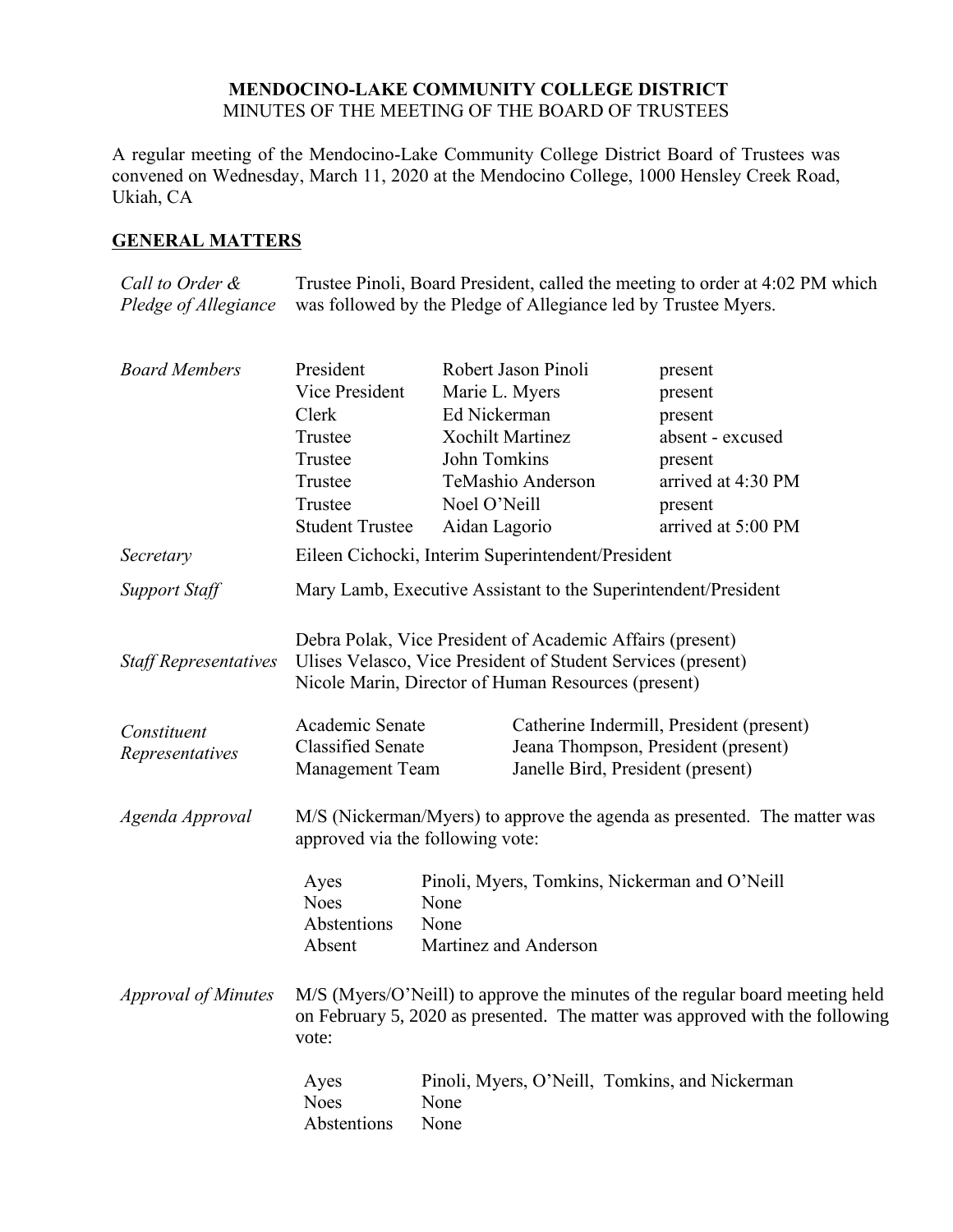Absent Martinez and Anderson

*Public Comments on Closed Session Items*

- Stuart Campbell introduced himself to the board as the Part-Time Faculty Union President.
- Steve Hellman addressed the board as an adjunct faculty member since 2003.
- Taylor Cannon also addressed the board as an adjunct faculty member.

#### **CLOSED SESSION**

The Board adjourned to Closed Session at 4:11 PM with Board President Pinoli stating items 2.1, 2.3 and 2.4 would be discussed in closed session.

### **OPEN SESSION**

*Report of Action Taken in Closed Session*

The Board returned to open session at 5:01 PM with Board President Pinoli stating there was nothing to report out from closed session.

*Public Comments* • There were no comments from members of the public at this time.

## **PRESIDENT AND ADMINISTRATION REPORT**

A written report was presented by Interim Superintendent/President Cichocki who added the following information:

The college received a \$17,500 grant from the county for college resiliency.

She shared the draft version of the agenda for the board budget study session and asked for any specific topics the trustees would like to cover. After review, the board added the topic of health insurance added to list of presentation items.

We received a copy of the draft report from the accreditation peer team which we are in the process of reviewing for any statement of fact corrections we deem necessary. The final report will be issued from ACCJC in June 2020.

She also updated the board regarding the ongoing COVID-19 corona virus situation where she informed the board members we are receiving regular information from the Community College of California Chancellor's Office as well as from county officials.

In light of the ever-changing situation and our attempt to do everything we can to contain its spread, we are taking the necessary steps to move as many classes as possible to an online learning environment. Interim Superintendent/President Cichocki, Vice President Polak and Director of Human Resources Marin will be meeting with the Academic Senate tomorrow to see what steps we can take to move forward with this cautionary plan.

## **CONSENT AGENDA**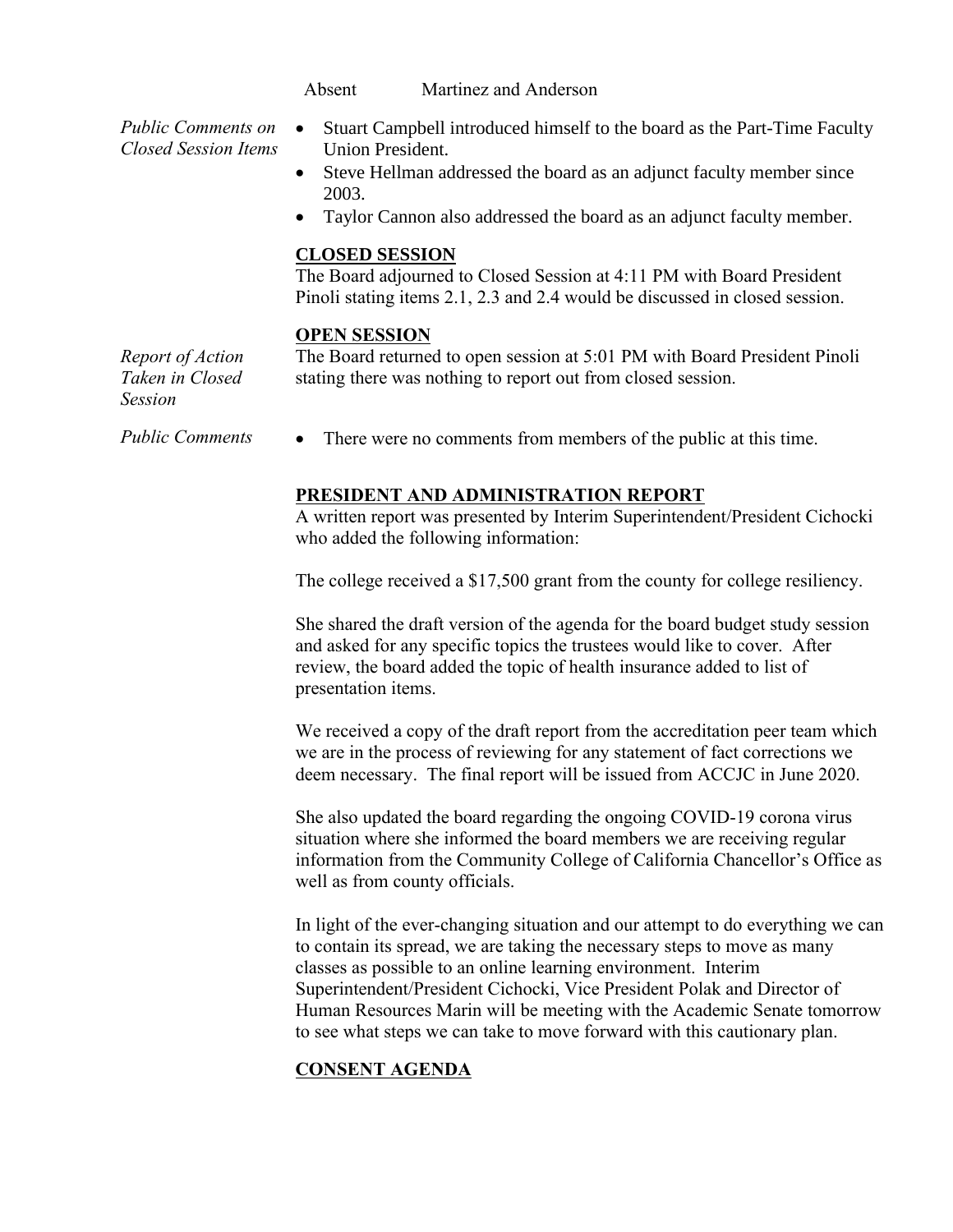M/S (Tomkins/O'Neill) Board of Trustees does hereby approve the Consent Agenda as presented. The consent agenda was approved with the following vote:

| Ayes             | Tomkins, Pinoli, Nickerman, O'Neill, Anderson and Myers |
|------------------|---------------------------------------------------------|
| Noes             | None                                                    |
| Abstentions None |                                                         |
| Absent           | Martinez                                                |

Items with an asterisk \* were approved by one motion as the Consent Agenda.

#### **Personnel**

*Consideration to approve the personnel list – Short-Term Non Continuing (STNC) Employees* \*RESOLVED, That the Mendocino-Lake Community College District Board of Trustees does hereby ratify the employment of the short-term noncontinuing (STNC) employees as submitted and presented at the meeting pending receipt of all necessary employment eligibility requirements. *Consideration to approve the personnel list – Part Time Faculty* \*RESOLVED, That the Mendocino-Lake Community College District Board of Trustees does hereby approve the list of part-time faculty as submitted and presented at the meeting pending receipt of all necessary employment eligibility requirements. *Consideration to approve the list of Volunteers* \*RESOLVED, That the Mendocino-Lake Community College District Board of Trustees does hereby approve the list of volunteers as presented. *Consideration to approve the Transfer – Classified* \*RESOLVED, That the Mendocino-Lake Community College District Board of Trustees does hereby approve the transfer of Cathleen Kucz, Administrative Assistant I, effective July 1, 2020. *Consideration to approve the Promotional Transfer - Classified* \*RESOLVED, That the Mendocino-Lake Community College District Board of Trustees does hereby approve the promotional transfer of David Bushway, Programmer/Analyst Sr., effective March 12, 2020. *Consideration to approve the Transfer – Faculty* \*RESOLVED, That the Mendocino-Lake Community College District Board of Trustees does hereby approve the transfer of Maria Avina, CAMP Counselor, effective July 1, 2020. *Consideration to ratify Resignation - Classified* \*RESOLVED, That the Mendocino-Lake Community College District Board of Trustees does hereby ratify the resignation of Karen Todd, Library Assistant effective February 7, 2020. *Consideration to ratify Resignation/Retirem ent - Faculty*  \*RESOLVED, That the Mendocino-Lake Community College District Board of Trustees hereby ratifies the retirement of Roger Hock – Instructor of Psychology, effective June 30, 2020 and Doug Boswell – Instructor of Automotive Technology, effective June 30, 2020.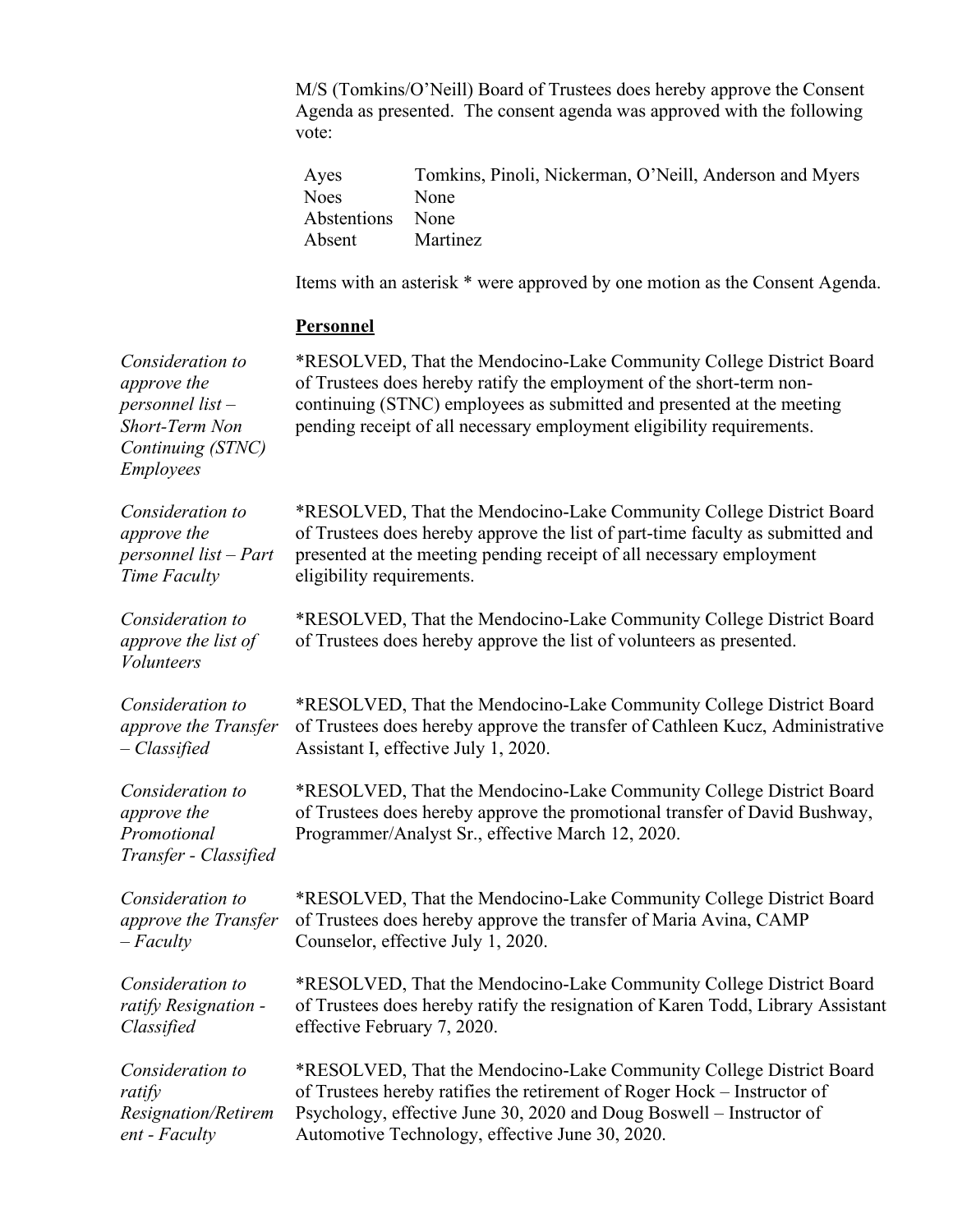*Consideration to Approve Educational Administrator Contract Consideration to Approve Classified Administrator Contract Consideration to Approve Tenure-Track Faculty Contracts Consideration to Approve Categorically Funded Faculty Contracts Mendocino-Lake Community College District Classified Bargaining Unit/SEIU (MLCCCBU) Local 1021, 2019-2020 and 2020/2021 Tentative Agreement Consideration to Approve Professional Development Leave Fiscal Report as of January 31, 2020*

\*RESOLVED, That the Mendocino-Lake Community College District Board of Trustees hereby approves the Educational Administrator contract as presented.

\*RESOLVED, That the Mendocino-Lake Community College District Board of Trustees hereby approves the Classified Administrator contract as presented.

\*RESOLVED, That the Mendocino-Lake Community College District Board of Trustees hereby approves the Tenure-Track faculty contracts as presented.

\*RESOLVED, That the Mendocino-Lake Community College District Board of Trustees hereby approves the one-year categorically-funded faculty contracts as presented.

\*RESOLVED, That the Mendocino-Lake Community College District Board of Trustees hereby ratifies the 2019/20 and 2020/21Tentative Agreement between the Mendocino-Lake Community College Classified Bargaining Unit/SEIU (MLCCCBU) Local 1021 as presented.

\*RESOLVED, That the Mendocino-Lake Community College District Board of Trustees hereby ratifies a Spring 2021 professional development leave for Rhea Hollis as presented.

## **Other Items**

\*RESOLVED, That the Mendocino-Lake Community College District Board of Trustees does hereby accept the fiscal report as of January 31, 2020 as presented.

*Donations* \*RESOLVED, That the Mendocino-Lake Community College District Board of Trustees does hereby accept the donated items from Bill Churchill and Arthur Simmonds as presented.

## **INFORMATION/ACTION ITEM**

*Superintendent/Presi dent Search* Board President Pinoli stated he appreciates the help and support he has received with this task. We are continuing to pursue the very aggressive timeline and are heading in a positive direction.

> The ad-hoc committee met with our consultant Dr. Joan Smith from CCSS on March  $9<sup>th</sup>$  where she stated there is good interest in the position.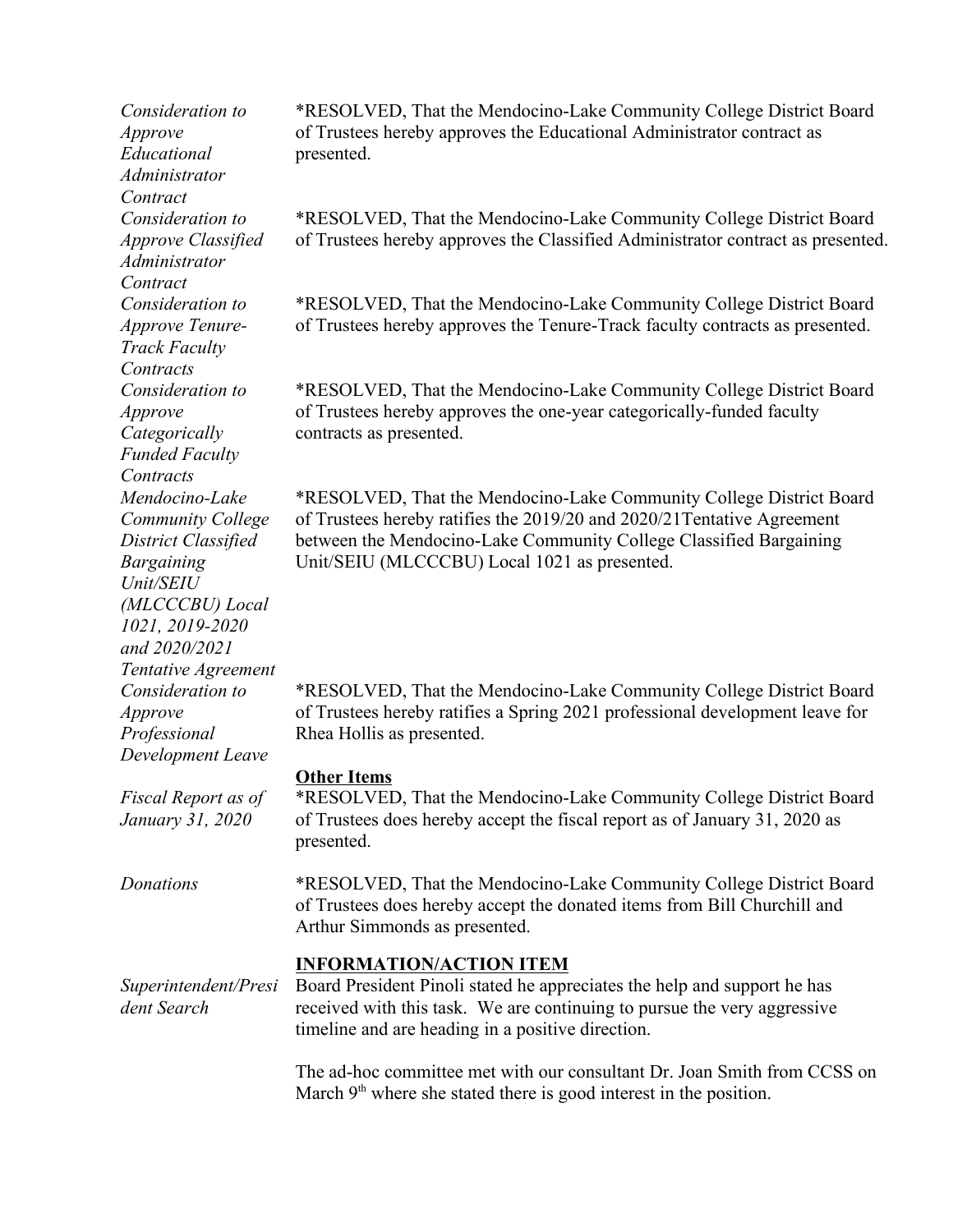Trustee Pinoli also stated that due to scheduling conflicts, he has made a change to the ad-hoc committee which is to replace Trustee Martinez with Trustee Myers moving forward.

The current timeline for the Superintendent/President search is as follows:

| March 20, 2020           | Application period closes                       |
|--------------------------|-------------------------------------------------|
| March 23, 2020           | EEO training and review paper screening process |
| March $23 - 31$ , $2020$ | Committee reviews applications                  |
| April 1, 2020            | Committee meets to discuss applications         |
| April 21 & $22nd$ , 2020 | First level interviews conducted                |
| Week of May 11, 2020     | Second level forums and board interviews        |

The expanded search committee will consist of three Trustees (Pinoli, Myers and Tomkins), the Vice President of Academic Affairs and the Vice President of Student Services, two members from the Academic Senate, two members from the Classified Senate, two members from the Management Team, a student, a member of the Foundation, a community member and the Director of Human Resources.

To identify a member of the community, Trustee Pinoli asked each trustee to submit the name of someone from their trustee area to him no later than March 16<sup>th</sup>. The person would need to be someone that would be available to attend all of the above meetings. After the potential community members have been identified, the name of the committee participant will be chosen from those submitted and notified.

#### **ACTION ITEMS**

*2020 California Community College Trustees (CCCT) Ballot for Board of* 

*Directors*

After reviewing the information presented and discussion, the board took the following action:

M/S (Myers/Nickerman) that the Mendocino-Lake Community College District Board of Trustees does hereby cast their votes for Adrienne Grey, Andra Hoffman, Pam Haynes, Barbara Dunsheath, Suzanne Lee Chan, Thomas J. Prendergast, III, Larry Kennedy, Barry Snell and Loren Steck with the following vote:

| Tomkins, Myers, Pinoli, Anderson, O'Neill and Nickerman |
|---------------------------------------------------------|
| <b>None</b>                                             |
| <b>None</b>                                             |
| <b>Martinez</b>                                         |
|                                                         |

*Benefit Contracts* After reviewing the information presented and discussion, the board took the following action:

> M/S (Tomkins/O'Neill) that the Mendocino-Lake Community College District Board of Trustees does hereby approve the contract change as presented with the following vote:

Ayes Tomkins, Myers, Pinoli, Anderson, O'Neill and Nickerman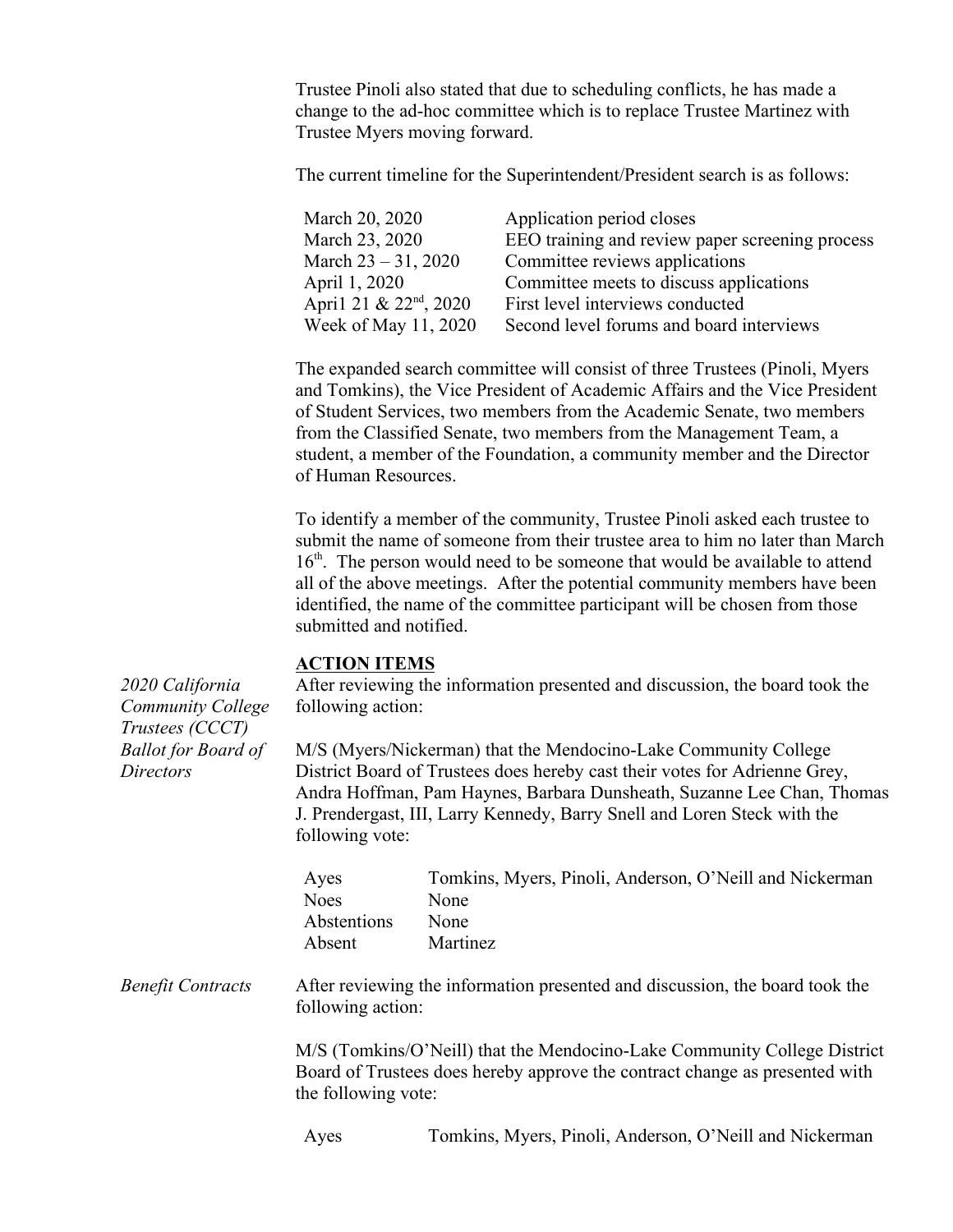|                                                              | <b>Noes</b><br>Abstentions<br>Absent                                                                                                                                                                                                                                                               | None<br>None<br>Martinez                                                                                                                                                                                                   |  |
|--------------------------------------------------------------|----------------------------------------------------------------------------------------------------------------------------------------------------------------------------------------------------------------------------------------------------------------------------------------------------|----------------------------------------------------------------------------------------------------------------------------------------------------------------------------------------------------------------------------|--|
| <b>Benefit Contracts</b><br>Termination                      | After reviewing the information presented and discussion, the board took the<br>following action:                                                                                                                                                                                                  |                                                                                                                                                                                                                            |  |
|                                                              |                                                                                                                                                                                                                                                                                                    | M/S (Nickerman/Tomkins) that the Mendocino-Lake Community College<br>District Board of Trustees does hereby approve the benefit contract termination<br>as presented with the following vote:                              |  |
|                                                              | Ayes<br><b>Noes</b><br>Abstentions<br>Absent                                                                                                                                                                                                                                                       | Tomkins, Myers, Pinoli, Anderson, O'Neill and Nickerman<br>None<br>None<br>Martinez                                                                                                                                        |  |
| Notification of<br>Classified Layoff-<br>Resolution 03-20-01 | following action:                                                                                                                                                                                                                                                                                  | After reviewing and discussing the information presented, the board took the                                                                                                                                               |  |
|                                                              | M/S (Myers/O'Neill) that the Mendocino-Lake Community College District<br>Board of Trustees does hereby adopt Resolution 03-20-01 and directs the<br>Interim Superintendent/President to send the lay-off notice to the individual<br>currently employed in the HEP categorically-funded position. |                                                                                                                                                                                                                            |  |
|                                                              | Ayes<br><b>Noes</b><br>Abstentions<br>Absent                                                                                                                                                                                                                                                       | Tomkins, Myers, Pinoli, Anderson, O'Neill and Nickerman<br>None<br>None<br>Martinez                                                                                                                                        |  |
| <b>Board Policy</b><br><b>Revisions</b>                      | board took the following action:                                                                                                                                                                                                                                                                   | After reviewing the information presented and subsequent discussion, the                                                                                                                                                   |  |
|                                                              |                                                                                                                                                                                                                                                                                                    | M/S (Nickerman/O'Neill) that the Mendocino-Lake Community College<br>District Board of Trustees hereby adopt the additions and/or revisions to Board<br>Policy 2725, Board Policy 2730 and Board Policy 2735 as presented. |  |
|                                                              | Ayes<br><b>Noes</b><br>Abstentions<br>Absent                                                                                                                                                                                                                                                       | Tomkins, Myers, Pinoli, Anderson, O'Neill and Nickerman<br>None<br>None<br>Martinez                                                                                                                                        |  |
| <b>Board Policies and</b><br>Revisions – Second<br>Reading   | After reviewing the information presented and discussion, the board took the<br>following action:                                                                                                                                                                                                  |                                                                                                                                                                                                                            |  |
|                                                              | M/S (Tomkins/Anderson) that the Mendocino-Lake Community College<br>District Board of Trustees hereby adopts the additions and/or revisions to<br>Board Policy 6200, Board Policy 6330, Board Policy 6340, Board Policy 6400,<br>and Board Policy 6500 as presented with the following vote:       |                                                                                                                                                                                                                            |  |
|                                                              | Ayes                                                                                                                                                                                                                                                                                               | Tomkins, Myers, Pinoli, O'Neill, Anderson and Nickerman                                                                                                                                                                    |  |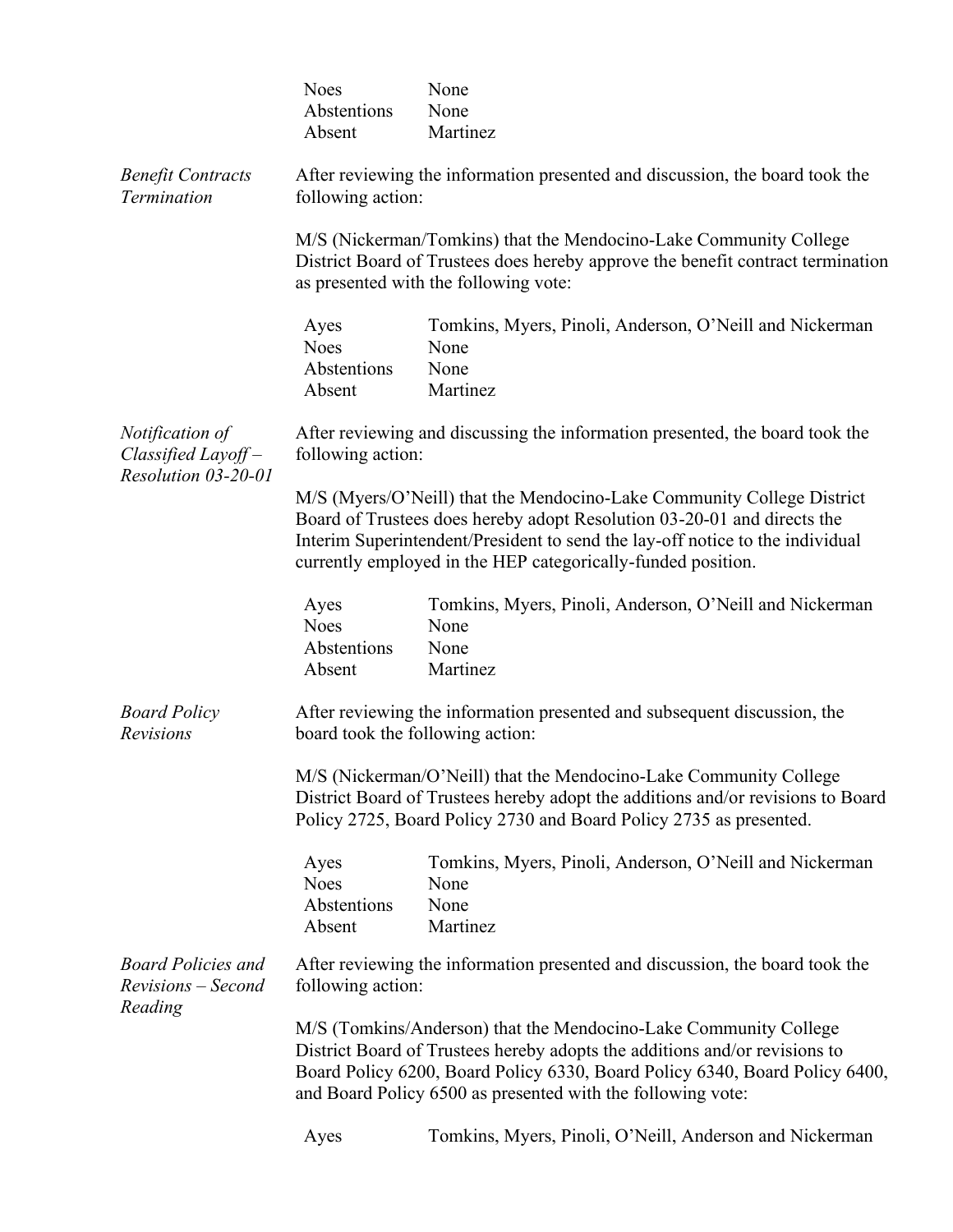| <b>Noes</b> | None     |
|-------------|----------|
| Abstentions | None     |
| Absent      | Martinez |

*Extended Opportunity Programs and Services (EOPS)* The Director of Financial Aid and EOPS, Yuliana Sandoval, presented information on the Extended Opportunity Programs and Services (EOPS) available to Mendocino College students. She also introduced Nancy Heth who is the EOPS specialist in her office.

EOPS is a program that assists financially and educationally disadvantaged students by providing services "over and above and in addition to" the services already offered at a community college.

In order to receive assistance, students must:

- 1. be a California resident or AB540
- 2. be enrolled in 12 or more units at Mendocino College (or qualify for a waiver),
- 3. be eligible for California College Promise Grant (fee waiver)
- 4. not have completed more than 60 degree-applicable units
- 5. have an educational need
	- o not have graduated from high school
	- o graduated high school with a GPA below 2.5
	- o do not qualify for college level math or English
	- o first generation college student

Some of the services the program provides are:

- o Counseling (academic and personal)
- o \$225 book voucher or EOPS grant
- o A required tools voucher
- o Use of the Lending Library
- o Phi Theta Kappa membership fee covered
- o One-on-One tutoring
- o University application fee waiver
- o University transfer fee assistance

The Cooperative Agencies Resources for Education (CARE) program is integrated in the EOPS program and offers additional support services to EOPS who are single parents receiving public assistance. Eligibility for the program must be verified every semester.

Growth in the EOPS program has been significant from approximately 190 students served in 2012/14 to 536 students served in 2018/19 which equates to a 182% increase. Growth from fall 2018 to fall 209 shows an increase of 86 students from 405 in 208 to 491 in fall 2019.

This spring (2020) is currently showing a total of 476 students being served with a preliminary count looking more like 580 students utilizing the program.

The CARE program for the fall 2019 served a total of 16 students with 20 currently being served this spring.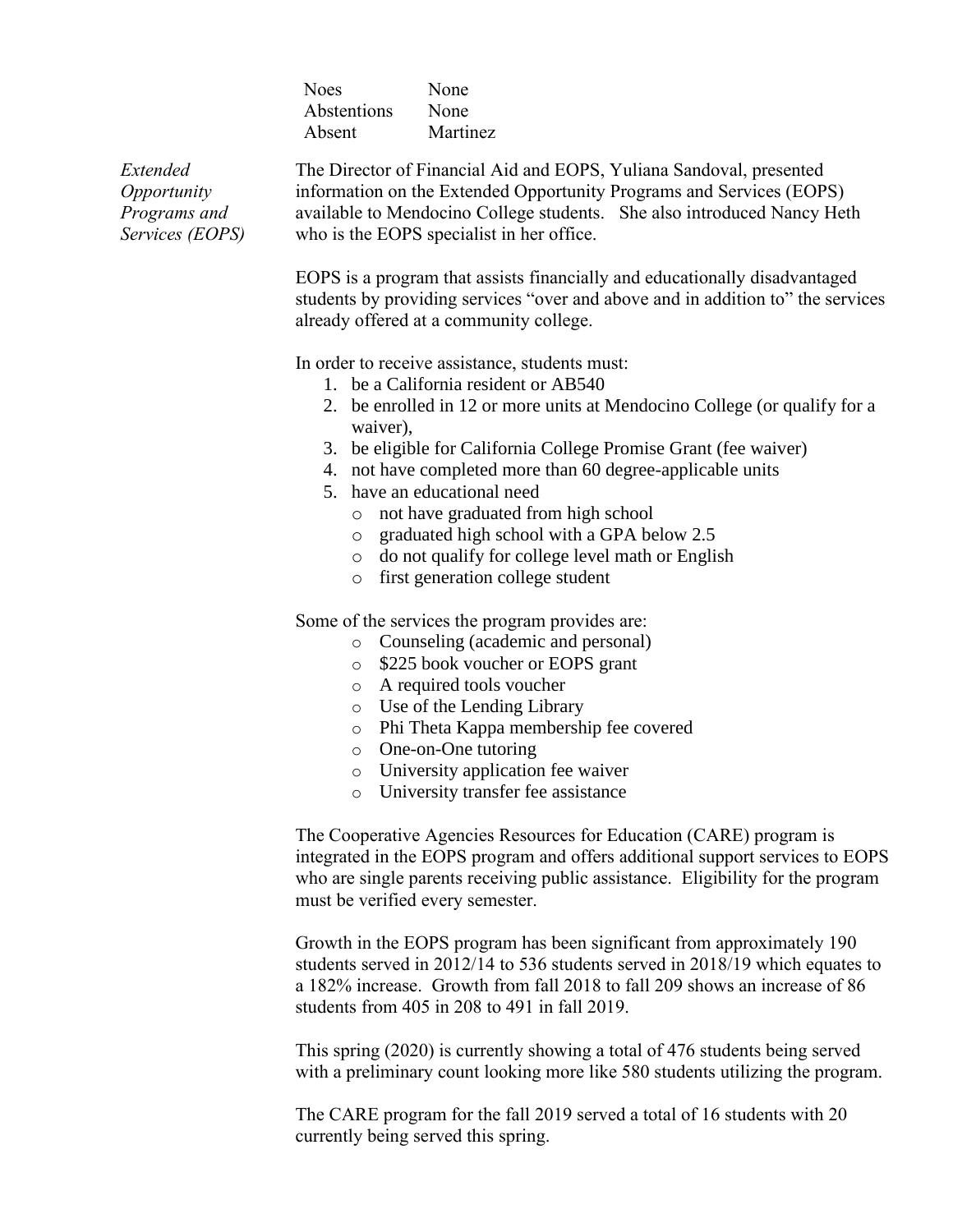|                                                                                                                                    | These programs work very closely with the staff in Financial Aid, each of the<br>Centers, referrals and outreach to the various communities. Collaboration is<br>key to the success of these programs. In addition, as part of the program, they<br>are required to have an advisory committee. |  |  |
|------------------------------------------------------------------------------------------------------------------------------------|-------------------------------------------------------------------------------------------------------------------------------------------------------------------------------------------------------------------------------------------------------------------------------------------------|--|--|
|                                                                                                                                    | Director Sandoval also extended an invitation to the Board members to attend<br>the EOPS/CARE awards ceremony which is currently scheduled to be held on<br>April 24, 2020.                                                                                                                     |  |  |
|                                                                                                                                    | <b>INFORMATIONAL REPORTS</b>                                                                                                                                                                                                                                                                    |  |  |
| Mendocino College<br>Foundation, Inc.                                                                                              | A written informational report was submitted by Katie Fairbairn, Executive<br>Director of the Mendocino College Foundation who stated she had nothing to<br>add.                                                                                                                                |  |  |
| Constituents Group<br>Reports                                                                                                      | <b>Academic Senate</b><br>A written report was submitted by Academic Senate President Catherine<br>Indermill who stated she had nothing to add.                                                                                                                                                 |  |  |
|                                                                                                                                    | <b>Classified Senate</b><br>A written report was submitted by Classified Senate President Jeana<br>Thompson who stated she had nothing to add.                                                                                                                                                  |  |  |
|                                                                                                                                    | <b>Management Team</b><br>A written report was submitted by Management Team President Janelle Bird<br>who stated she had nothing to add.                                                                                                                                                        |  |  |
| <b>Board Policy</b><br>Additions and<br><b>Revisions</b> - First<br>Reading<br><b>Board Policy</b><br>Deletions - First<br>Reading | Board policy 3350 – Public Information and Board policy 3720 – Computer<br>and Network Use were presented as information for review. Discussion and/or<br>adoption of these policies will take place at the April 2020 board meeting.                                                           |  |  |
|                                                                                                                                    | Board policy 510 – Catalog Rights and Board Policy 4108 – Community<br>Advisory Committees were presented as information for review. Discussion<br>and/or deletion of these policies will take place at the April 2020 board<br>meeting.                                                        |  |  |
|                                                                                                                                    | <b>TRUSTEE COMMUNICATION</b>                                                                                                                                                                                                                                                                    |  |  |
| <b>Trustee Reports</b>                                                                                                             | Trustees commented orally on their recent college-related activities.                                                                                                                                                                                                                           |  |  |
|                                                                                                                                    | Trustee Anderson stated he attended an Academic Senate meeting. He also<br>asked about what kind of summer program we have with our K-12 schools.                                                                                                                                               |  |  |
|                                                                                                                                    | Trustee Nickerman stated he attended the reception for the accreditation peer<br>review team. He asked about more information on the construction grant and<br>where we are with contract education.                                                                                            |  |  |
|                                                                                                                                    | Trustee Myers attended reception for Accreditation team as well as a breakout                                                                                                                                                                                                                   |  |  |